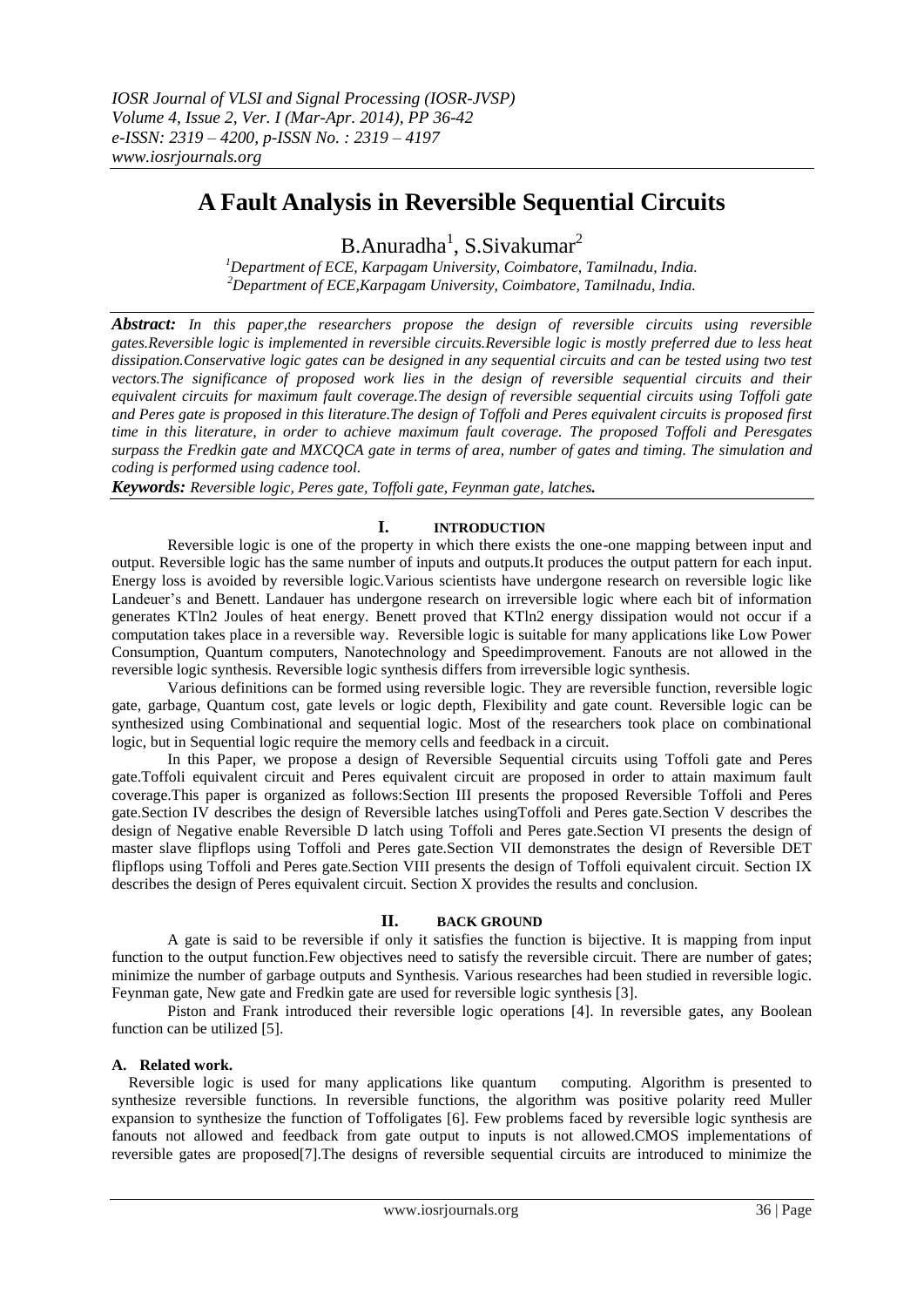quantum cost and delay number of garbage outputs[12]. Various New reversible logic gates are introduced using Boolean expansion [12].

**III. PROPOSED REVERSIBLE TOFFOLI AND PERES GATES**

 $-P = A$  $Q = A$ <br>  $Q = A$ <br>  $R = AB \oplus C$ <br>  $C =$  $Q = A \oplus B$ <br> $R = AB \oplus C$ B PG **TG** 

Fig 1 Toffoli gate Fig 2 Peres gate

| rabie i  |          |                             |          |          |          |
|----------|----------|-----------------------------|----------|----------|----------|
|          |          | Truth Table of Toffoli Gate |          |          |          |
| Input    |          |                             |          | Output   |          |
| $\Omega$ | $\Omega$ | $\Omega$                    | $\Omega$ | $\Omega$ | $\Omega$ |
| $\Omega$ | $\theta$ |                             | $\Omega$ | $\Omega$ |          |
| $\Omega$ |          | $\Omega$                    | $\theta$ |          | $\Omega$ |
|          | $\Omega$ | $\Omega$                    |          | $\Omega$ | $\Omega$ |
|          | $\Omega$ |                             |          | $\Omega$ |          |
|          | 1        | $\Omega$                    |          |          |          |
|          |          |                             |          |          | $\Omega$ |
|          |          |                             |          |          |          |

| Table 1             |          |          |          |          |          |          |          | Table 2  |                           |          |          |
|---------------------|----------|----------|----------|----------|----------|----------|----------|----------|---------------------------|----------|----------|
| ble of Toffoli Gate |          |          |          |          |          |          |          |          | Truth Table of Peres Gate |          |          |
| Output              |          |          |          |          |          | Input    |          |          | Output                    |          |          |
|                     | $\theta$ | $\Omega$ | $\Omega$ | $\Omega$ |          | $\Omega$ | $\Omega$ | $\Omega$ | $\Omega$                  | $\Omega$ | $\Omega$ |
|                     |          | $\Omega$ | $\Omega$ | 1        |          | $\Omega$ | $\Omega$ | 1        | $\Omega$                  | $\Omega$ |          |
|                     | $\Omega$ | $\theta$ | 1        | $\theta$ |          | $\Omega$ | 1        | $\Omega$ | $\Omega$                  |          | $\Omega$ |
|                     | $\Omega$ | 1        | $\Omega$ | $\Omega$ | $\Omega$ |          | 1        | 1        | $\Omega$                  | 1        |          |
|                     | 1        | 1        | $\Omega$ | 1        |          | 1        | $\Omega$ | $\Omega$ |                           |          | $\Omega$ |
|                     | $\Omega$ | 1        | 1        | 1        |          | 1        | $\Omega$ | 1        |                           |          |          |
|                     |          |          | 1        | $\Omega$ |          | 1        | 1        | $\theta$ | н                         | $\Omega$ |          |
|                     |          |          |          |          |          |          |          |          |                           | $\Omega$ | $\Omega$ |

Toffoli gate inverted by Tommaso Toffoli is one of the universal reversible logic gate. A, B, and C are the inputs to Toffoli gate and P, Q, R are the outputs. When two bits are set, it alters the third bit otherwise all remain the same.Peres gate has three inputs and outputs. Each input is mapped to the each output (P=A,  $Q = A$ XOR B  $R = AB XOR C$ . It has the quantum cost of 4.

#### **IV. DESIGN OF REVERSIBLE LATCHES USING TOFFOLI AND PERES GATE**



Fig 3 Design of Reversible D latch with Control signals Fig 4 Design of Reversible D latch with Control signals Using Toffoli gate Using Peres gate

Enable e and d are the input signals to the D latch in Toffoli gate and P, Q, R are the output signals.When the enable is zero the value of d is passed to the output q and r.When the enable is one, the value of d is passed to the output p and q (latch maintains the previous state of q). Latch is tested with control signals C1, and C2, when  $C1C2 = 01$ , the latch works as fault free mode in Toffoli and Peres gate. When  $C1C2 = 00$ or 11, the latch works as test mode in Toffoli and Peres gate. In both these modes, there is a shift in the output waveform and latch is tested for various modes of operations.

#### **V. DESIGN OF NEGATIVE ENABLE REVERSIBLE D LATCH USING TOFFOLI AND PERES GATE**







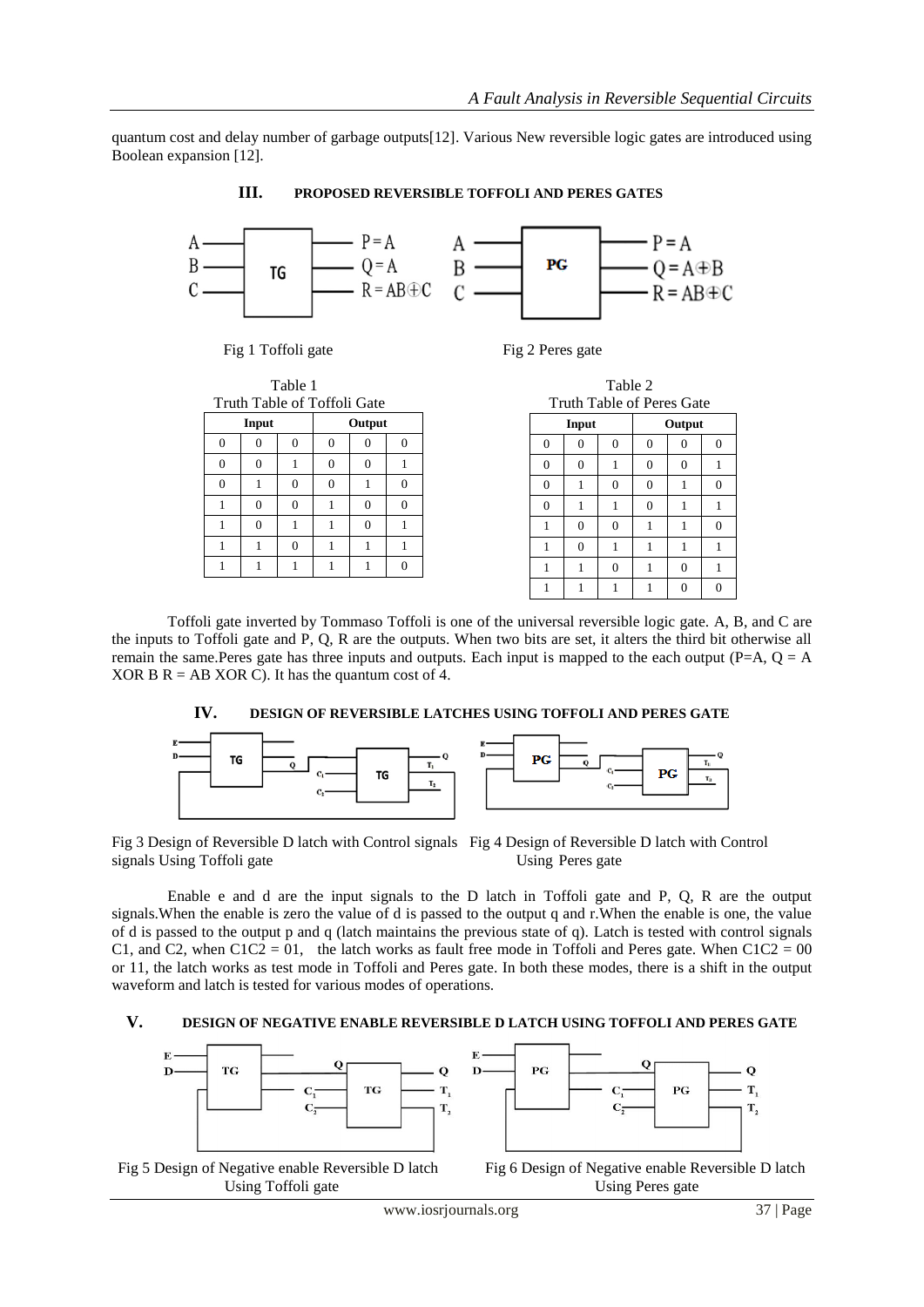Toffoli gate and Peres gate are tested in Negative D latch. The latch is tested with various values of enable, D signals latch works in normal mode or test mode depends upon the value of control signal.

#### **VI. DESIGN OF MASTER SLAVE D FLIPFLOPS USING TOFFOLI AND PERES GATE**

In Existing Literature, master slave flipflops are designed using Fredkingate. In this paper, the researchers have proposed the design of master slave D flipflops using Toffoli and Peres gate.



Fig 7 Design of Master slave D flipflops Using Toffoli gate Fig 8 Design of Master slave D flipflops Using Peres gate

Four Peres gate and Toffoli gate are used in master slave D Flip-flops. When enable is zero, the value of d is passed to output Q otherwise it maintains the previous state. mC1, mC2, SC1, SC2 are the control modes for the master latch and slave latch. In normal mode, when enable and d value are one, output of d is passed to Q. In test mode, when all control signals are zero, when enable is one, the value of d is reflected to the output q. Master slave flipflop is tested for two modes of operations.

#### **VII. DESIGN OF DETFLIPFLOPS USING TOFFOLI AND PERES GATE**

Four Toffoli gates or Four Peres gates are used two Toffoli or Peres gate acts as master latch, while lower two Toffoli or Peres gate acts as a slave latch. mC1 mC2,sC1,sC2 form the control signals for master latch and slave latch. Latch is tested under the fault free mode and test mode. Toffoli or Peres gate at the end acts as the 2:1 MUX.



DET based Toffoli gate or Peres gate works in two modes operation. In normal mode, the value of nc1 and nc2 is 0 and 1. In test mode, the value of pc1 and pc2 is either 0 or 1. By setting all control signals as zero, when enable is one, the output Q is zero. When enable and d value are one, all control signals as zero, the output Q is one. Latch is tested for various combination of control signals and enable values.

#### **VIII. DESIGN OF TOFFOLI EQUIVALENT CIRCUIT**



Fig 11 Toffoli equivalent circuit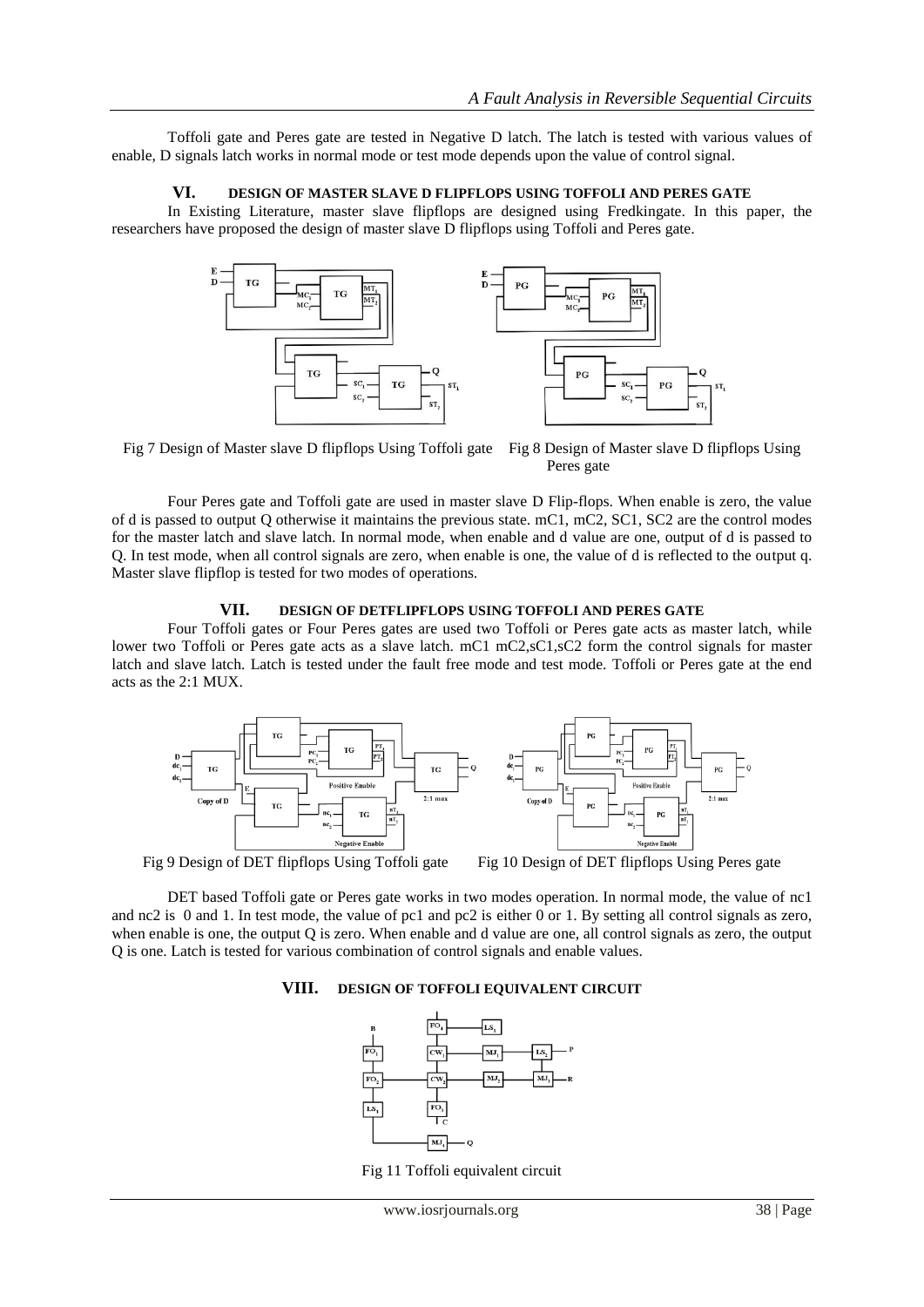In the existing work, equivalent circuit is drawn from QCA layout to obtain the maximum fault coverage. In this paper, the researchers propose the equivalent circuit obtained from Boolean expression of Toffoli gate.

Fanout (FO) are the components used in equivalent circuit. Cross wire (CW), L-shaped wire (LS), Majority voter (MJ), are the components used in equivalent circuit. Cross wire (CW) is to combine two variables by AND operation. Fanout (FO) is provided in order to drive the output. L-shaped wire (LS) perform the operation in which signal is passed from in and out. Majority voter (MJ) are provided to perform the AND operation. All components combined together in order to perform the maximum fault coverage.

## **IX. DESIGN OF PERES EQUIVALENT CIRCUIT.**



Fig 12 Peres equivalent circuit

In Existing work, MXCQCA and Fredkin gates are drawn in equivalent circuit, from QCA layout. In this paper, the researchers propose the equivalent circuit drawn from Boolean expression of Peres gate, Fan out(FO), L-shaped wire (LS), Majority voter (MJ), Cross wire (CW) are the components used. Crosswire (CW) is to combine two variable by AND operation. Fanout (FO) is provided to drive the output. Fanout is designed if the fault is 1, the output is inverted. L-shaped wire is to pass the signal from in and out, L-shaped wire is designed in such a way if fault is 1, output is inverted. In Majority voter, the output is fault free if the fault is zero, otherwise stuck at fault exists. The output is tested for various combinations of faults in Toffoli gate and Peres gate. Faults are introduced to attain the maximum fault coverage.



#### **X. RESULTS AND DISCUSSION**

Fig 13 Output waveform of Reversible D latch with Fig 14 Output waveform of Reversible D latch with Control signals using Toffoli gate Control signals using Peres gate

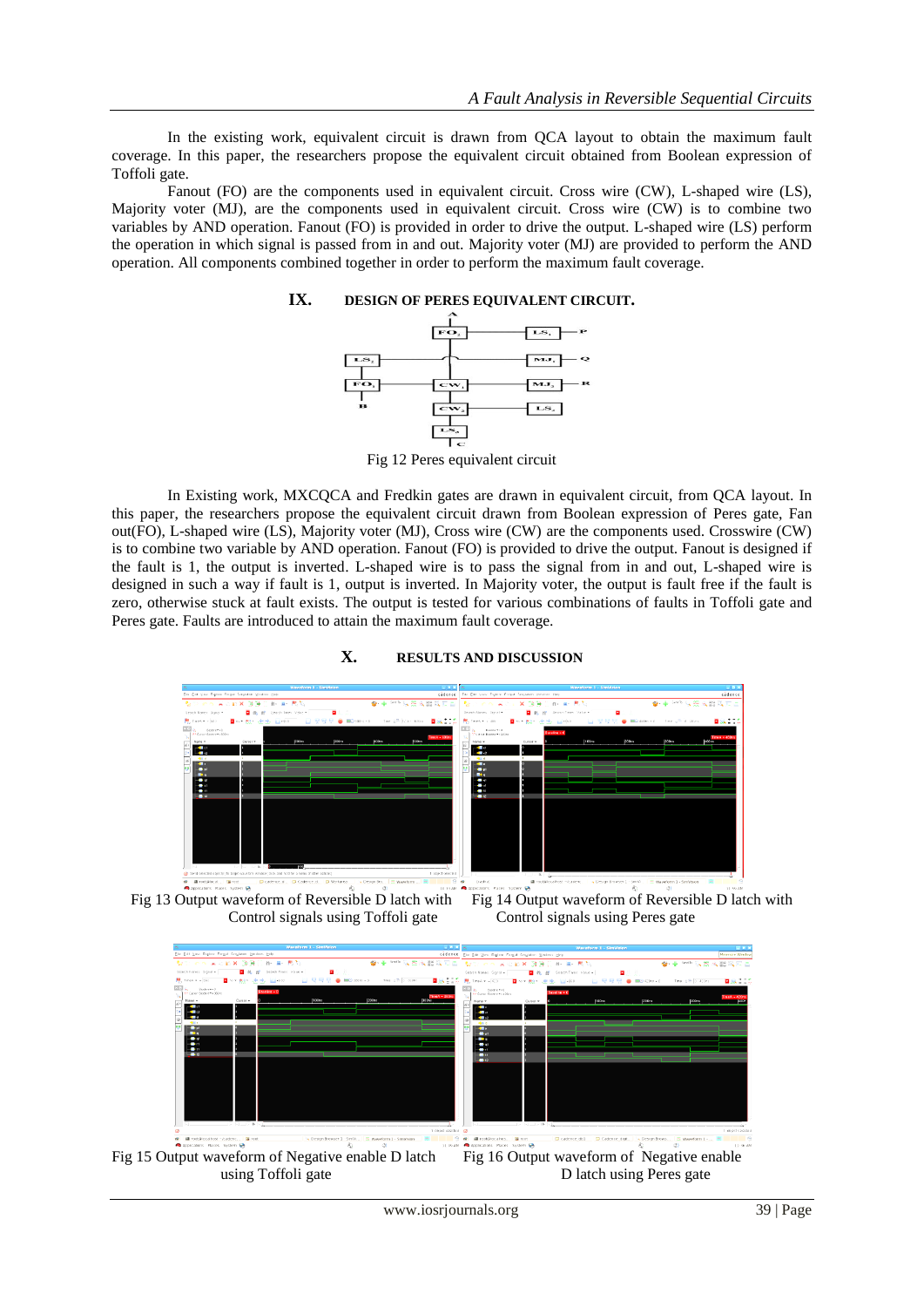





Fig 19 Output waveform of DET using Toffoli gate Fig 20 Output waveform of DET using Peres gate



Fig 21 Output waveform of Toffoli equivalent circuit Fig 22 Output Waveform of Peres equivalent circuit

Table 3 Existing Block and Proposed Block

| <b>PARAMETERS</b> | <b>EXISTING SYSTEM</b><br>(Fredkin) | <b>PROPOSED SYSTEM 1</b><br>(Toffoli) | <b>PROPOSED SYSTEM 2</b><br>(Peres) |  |  |
|-------------------|-------------------------------------|---------------------------------------|-------------------------------------|--|--|
| NO OF GATES       |                                     |                                       |                                     |  |  |
| <b>AREA</b>       |                                     | 33                                    | 60                                  |  |  |
| TIMING            | $\Omega$<br>გგ                      |                                       | 98                                  |  |  |

Table 4 Existing D Latch Control and Proposed D Latch Control

| <b>PARAMETERS</b> | <b>EXISTING SYSTEM</b><br>(Fredkin) | <b>PROPOSED SYSTEM 1</b><br>(Toffoli) | <b>PROPOSED SYSTEM 2</b><br>(Peres) |  |  |
|-------------------|-------------------------------------|---------------------------------------|-------------------------------------|--|--|
| NO OF GATES       |                                     |                                       |                                     |  |  |
| AREA              |                                     |                                       |                                     |  |  |
| <b>TIMING</b>     | 268                                 |                                       |                                     |  |  |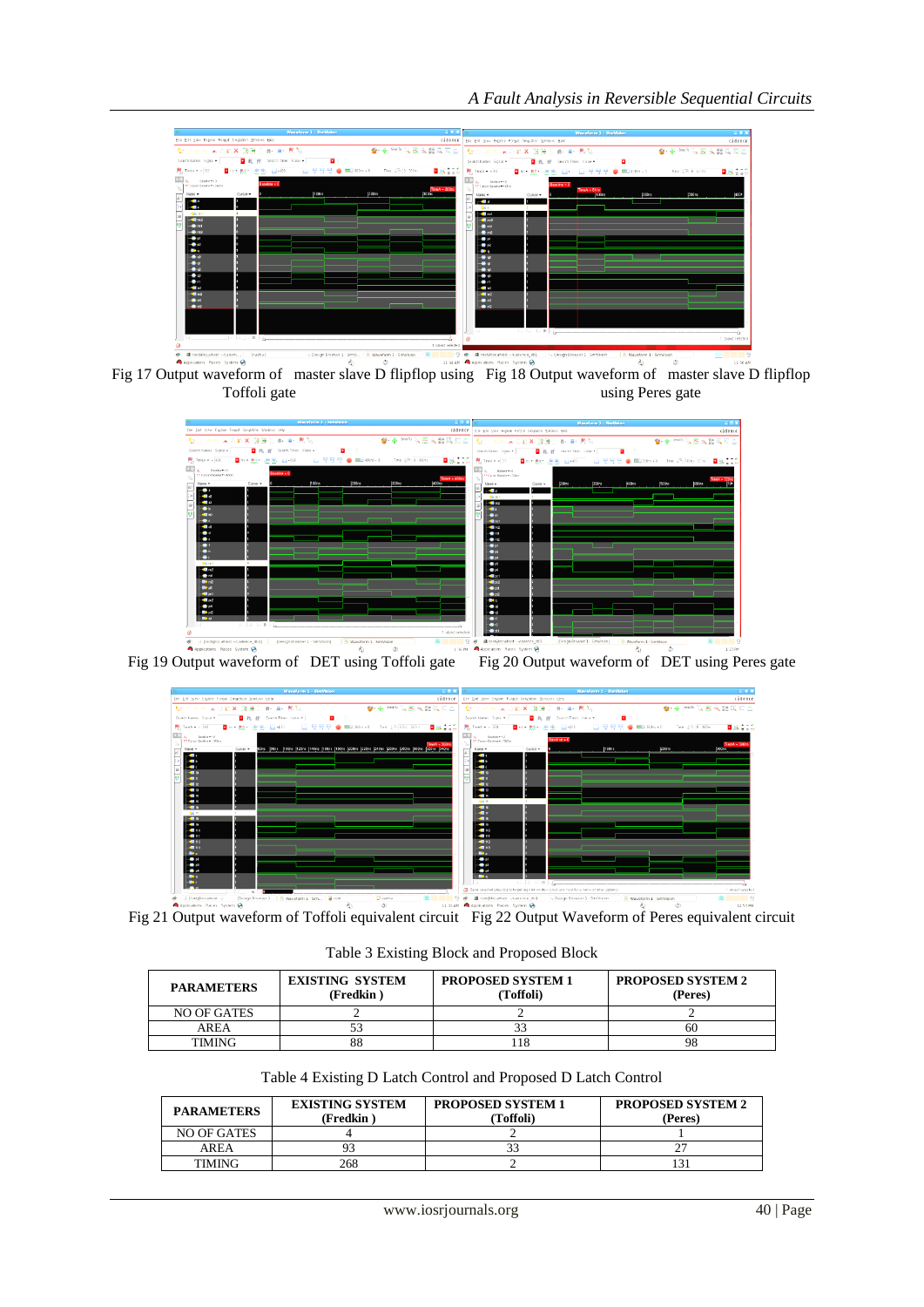| <b>PARAMETERS</b> | <b>EXISTING SYSTEM</b><br>(Fredkin) | <b>PROPOSED SYSTEM 1</b><br>(Toffoli) | <b>PROPOSED SYSTEM 2</b><br>(Peres) |  |
|-------------------|-------------------------------------|---------------------------------------|-------------------------------------|--|
| NO OF GATES       |                                     |                                       |                                     |  |
| AREA              | 160                                 |                                       | 100                                 |  |
| <b>TIMING</b>     | 415                                 | l 18                                  | 378                                 |  |

Table 5 Existing Negative Enable D Latch and Proposed Negative Enable D Latch

Table 6 Existing Master Slave D Flipflop and Proposed Master Slave D Flipflop

| <b>PARAMETERS</b> | <b>EXISTING SYSTEM</b><br>(Fredkin) | <b>PROPOSED SYSTEM 1</b><br>(Toffoli) | <b>PROPOSED SYSTEM 2</b><br>(Peres) |  |  |
|-------------------|-------------------------------------|---------------------------------------|-------------------------------------|--|--|
| NO OF GATES       |                                     |                                       |                                     |  |  |
| AREA              | 93                                  | 67                                    | 27                                  |  |  |
| TIMING            | 266                                 |                                       | $\left 3\right\rangle$              |  |  |

#### Table 7 Existing DET Flipflop and Proposed DET Flipflop

| <b>PARAMETERS</b> | <b>EXISTING SYSTEM</b><br>(Fredkin) | <b>PROPOSED SYSTEM 1</b><br>(Toffoli) | <b>PROPOSED SYSTEM 2</b><br>(Peres) |  |  |
|-------------------|-------------------------------------|---------------------------------------|-------------------------------------|--|--|
| NO OF GATES       | 50                                  |                                       | 18                                  |  |  |
| AREA              | 888                                 | 316                                   | 336                                 |  |  |
| <b>TIMING</b>     | 220                                 | 586                                   | 586                                 |  |  |

Table 8 Existing Equivalent Circuit and Proposed Equivalent Circuit

| <b>PARAMETERS</b> | <b>EXISTING SYSTEM</b><br>(Fredkin) | <b>PROPOSED SYSTEM 1</b><br>(Toffoli) | <b>PROPOSED SYSTEM 2</b><br>(Peres) |
|-------------------|-------------------------------------|---------------------------------------|-------------------------------------|
| NO OF GATES       |                                     |                                       |                                     |
| AREA              | 213                                 | 193                                   | 100                                 |
| <b>TIMING</b>     | 372                                 | 118                                   | 378                                 |

In Fig 13 and Fig 14, output is tested for D latch by giving enable signal and analyzed the operation of two modes

In Fig 15 and Fig 16, output is tested for negative enable D latch by giving enable and d values.

In Fig 17 and Fig 18, output describes how Master and slave circuits works by giving enable values and tested for two modes of operation.

In Fig 19 and Fig 20, output is tested for fault free mode and test mode by giving control signal values.

In Fig 21 and Fig 22, output is tested for 13 fault values, and analyzed fault in each component.

Table 3 summarizes the Area, Number of gates and Timing in Existing system is better than proposed system.

Table 4 describes the Area, Number of gates and Timing in Existing system is better than proposed system

Table 5 demonstrates the Area, Number of gates and Timing in Existing system is better than proposed system

Table 6 analyzes the Area, Number of gates and Timing in Existing system is better than proposed system

Table 7 summarizes the Area, Number of gates and Timing in Existing system is better than proposed system

Table 8 describes the Area, Number of gates and Timing in Existing system is better than proposed system

#### **XI. CONCLUSION**

This paper describes the design of reversible sequential circuits based on two gates, namely Toffoli gate and Peres gate. We have proposed the equivalent Circuit for Toffoli gate and Peres gate in order to less area, computation time and maximum fault coverage. Area, number of gates and timing are analyzed in these gates. Toffoli gate is better in terms of power consumption compared to fredkin gate. In proposed work, Area, number of gates and timing are reduced compared to existing work. In future work, Ultra low power memory circuits and Digital circuits can be designed.

#### **REFERENCES**

- [1] Dmitri Maslov, Gerhard W.Dueck, and D.Micheal miller,"Toffoli network synthesis with Templates", 2004
- [2] Vivek V.shende,Aditya K.Prasad,Igor L.Markov and John P.Hayes,"Synthesis of reversible logic circuits",IEEE trans,Vol.22.,No.6.,Jun 2003
- [3] Himanshu Thapiyal and M.B.Srinivas,"A Beginning in the Reversible logic synthesis of sequential circuits", IEEE trans, 2005
- [4] J.E.Rice,"The State of reversible logic synthesis", sep 2005.
- [5] Sivakumar sastry hari, shyam shroff, sk.Noor Mahammad and v.Kamakoti","Efficient building blocks for sequential circuit design", IEEE trans, 2006.
- [6] Pallav gupta, Abhinav Agrawal and Niraj k.Jha,"An Algorithm for synthesis of reversible logic circuits", IEEE trans, Vol.25. No.11, Nov 2006.